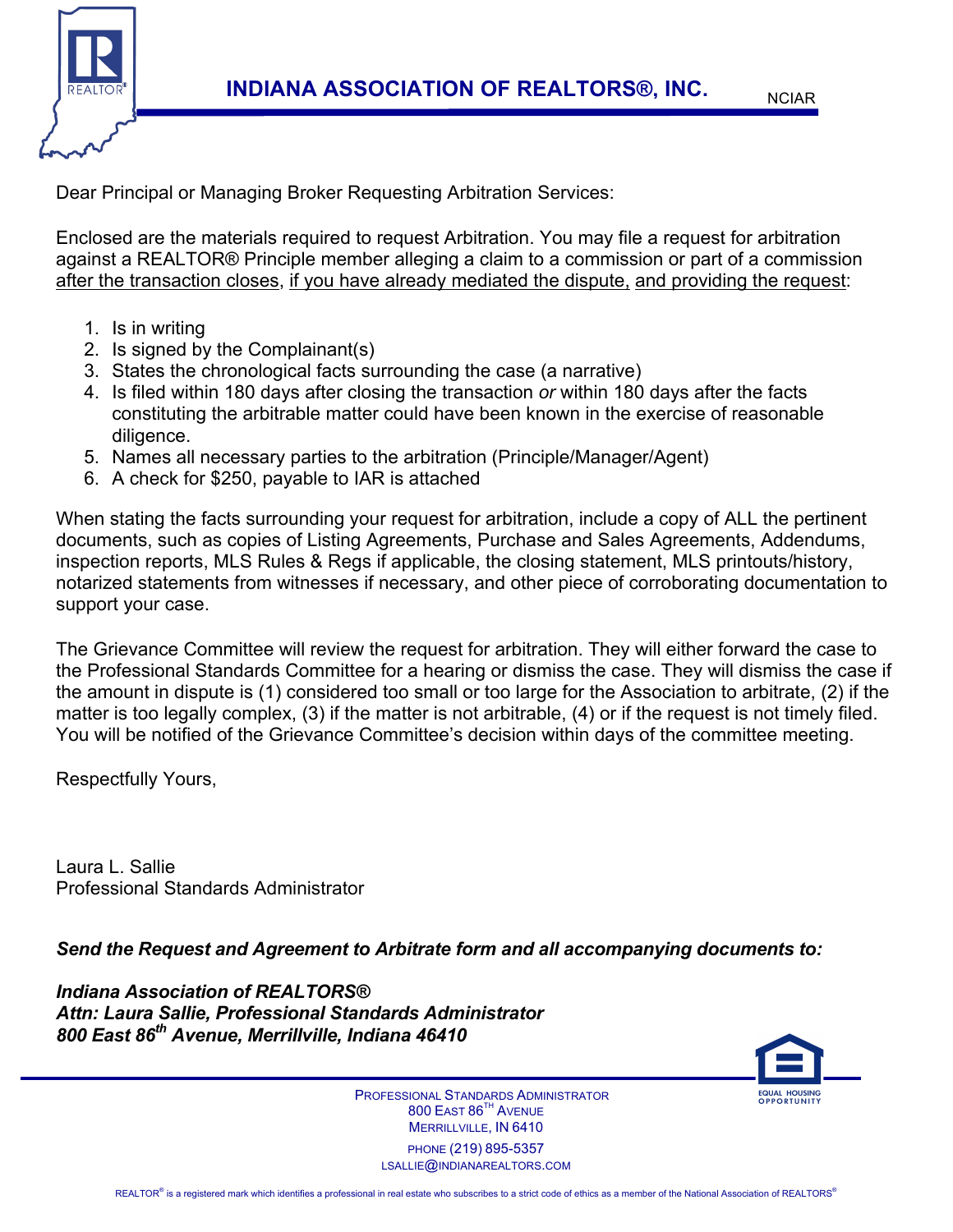

Form #A-1

## REQUEST AND AGREEMENT TO ARBITRATE

1. The undersigned, by becoming and remaining a member of the Indiana Association of REALTORS® has previously consented to arbitration through the Association under its rules and regulations.

2. I am informed that each person named below is a member in good standing of the Indiana Association of REALTORS® or was a member of said Association of REALTORS® at the time the dispute arose.

3. A dispute arising out of the real estate business as defined by Article 17 of the Code of Ethics exists between me (or my firm) and (List all persons and/or firms you wish to name as respondents to this arbitration):

|                                                                                               | <b>Principal Broker</b> |      |
|-----------------------------------------------------------------------------------------------|-------------------------|------|
| Name                                                                                          |                         | Firm |
|                                                                                               | Agent                   |      |
| Name                                                                                          |                         | Firm |
| 4. There is due, unpaid and owing to me (or I retain) from the above named persons the sum of |                         |      |
| \$<br>. My claim is predicated upon the statement attached.                                   |                         |      |

The disputed funds are currently held by

5. I request and consent to arbitration through the Association in accordance with its *Code of Ethics and Arbitration Manual* (alternatively, "in accordance with the professional standards procedures set forth in the bylaws of the Association"), and I agree to abide by the arbitration award and to comply with it promptly.

*In the event I do not comply with the arbitration award and it is necessary for any party to this arbitration to obtain judicial confirmation and enforcement of the arbitration award against me, I agree to pay the party obtaining such confirmation the costs and reasonable attorney's fees incurred in obtaining such confirmation and enforcement*.

6. I enclose my check in the sum of **\$250.00** for the arbitration filing deposit. *\*NOT TO EXCEED \$500.00*

7. I understand that I may be represented by counsel, and that I should give written notice no less than 15 days before the hearing of the name, address, and phone number of my attorney to the Association. Failure to provide this notice may result in a continuance of the hearing, if the Hearing Panel determines that the rights of the other party(ies) require representation.

8. Each party must provide a list of the names of witnesses he/she intends to call at the hearing to the Association not less than 15 days prior to the hearing. Each party shall arrange for his/her witnesses to e present at the time and place designated for the hearing. The following REALTOR® nonprincipal affiliated with my firm has a financial interest in the outcome of the proceeding and has the right to be present throughout the hearing:

All parties appearing at a hearing may be called as a witness without advance notice.

9. I declare that this application and the allegations contained herein are true and correct to the best of my knowledge and belief and this request for arbitration is filed within 180 days after the closing of the transaction, or within 180 days after the facts constituting the arbitrable matter could have been known in the exercise of reasonable diligence, whichever is later.

> PROFESSIONAL STANDARDS ADMINISTRATOR 800 EAST 86<sup>TH</sup> AVENUE MERRILLVILLE, IN 6410 PHONE (219) 895-5357 LSALLIE@INDIANAREALTORS.COM